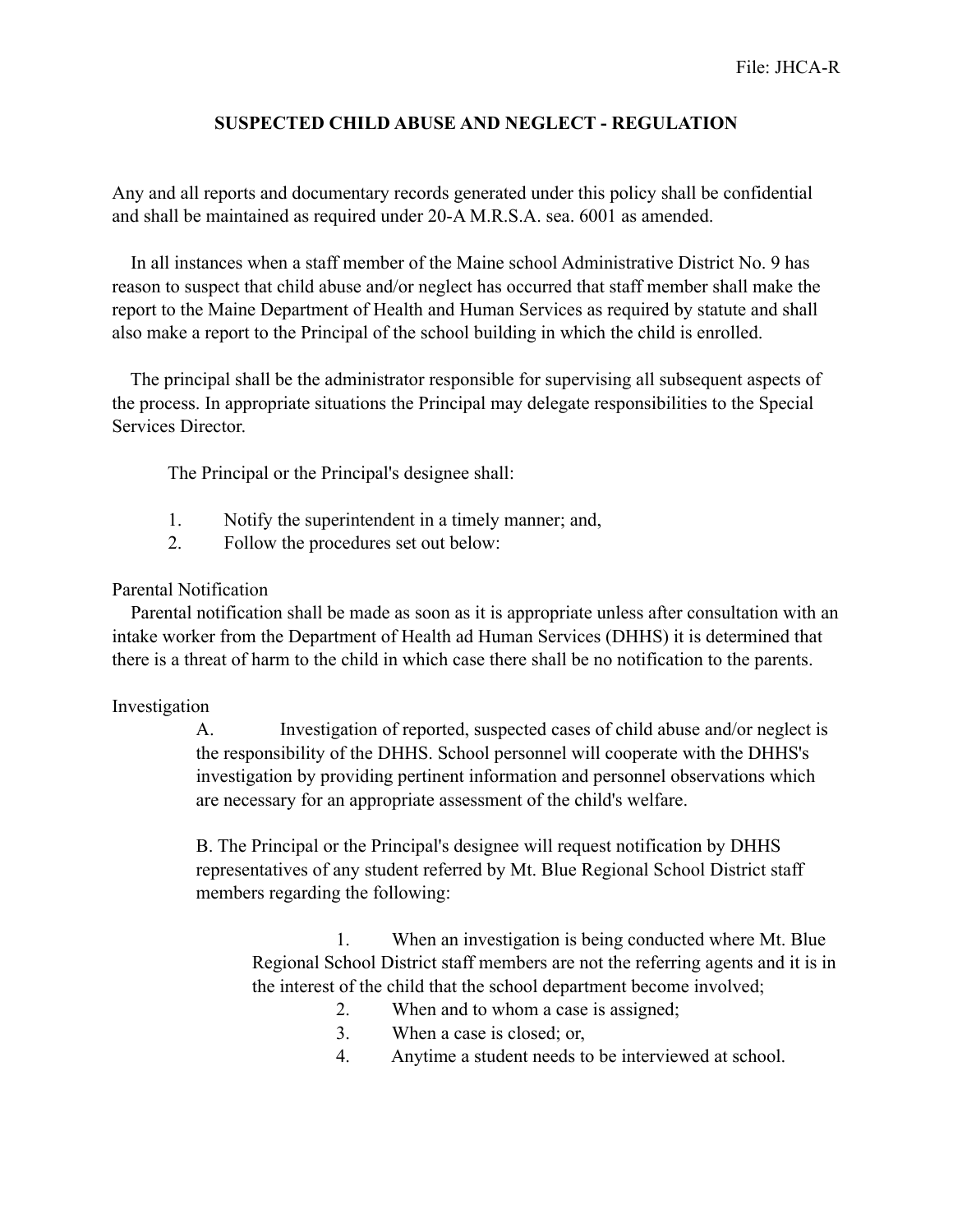Interviewing Children

A. The DHHS representative nay interview a child on school property and/or during school hours without prior notification to the parent or legal guardian when:

 1. The DHHS has reason to believe that prior notice would increase the threat of serious ham to the child or another person; or,

 2. The child has initiated direct or indirect (not involving Mt. Blue Regional School District) contact with the DHHS.

 B. The Principal or the principal's designee will authorize such interviews upon request of the DHHS representative with verification of identity of the DHHS interviewer as a duly authorized representative of the DHHS which verification includes the name or names of the student to be interviewed.

 C. The only function of Mt. Blue Regional School District is to provide space for the interview to take place. The Principal shall neither encourage nor discourage the child from participating in the process. The Principal or the Principal's designee may be present during any interview conducted on school property. If the Principal or the Principal's designee elects not to be present during the entire interview that person shall be present at least at the beginning and at the end of the interview to clarify reasons for the interview and to understand and describe to the student the process and that person's immediate and on-going responsibilities to the student.

Communication Linkages

 A. If Mt. Blue Regional School District experiences difficulties in a particular case the Principal shall coordinate with the Director of Special Services of the District so the Director can make contact with the Supervisor of the DHHS social worker.

 B. If DHHS experiences difficulties in a particular case, the DHHS supervisor or Regional Program Manager shall contact the Superintendent of Schools of Mt. Blue Regional School District.

 C. Mt. Blue Regional School District personnel must call DHHS to report suspected abuse or neglect. Immediately thereafter the reporting person shall complete paperwork informing the Principal or the Principal's designee of the report giving the name of the DHHS person to whom the initial report was made.

 D. The Principal shall provide a copy of all paperwork to the Director of Special Services who shall maintain records of all reports and investigations generated under this policy.